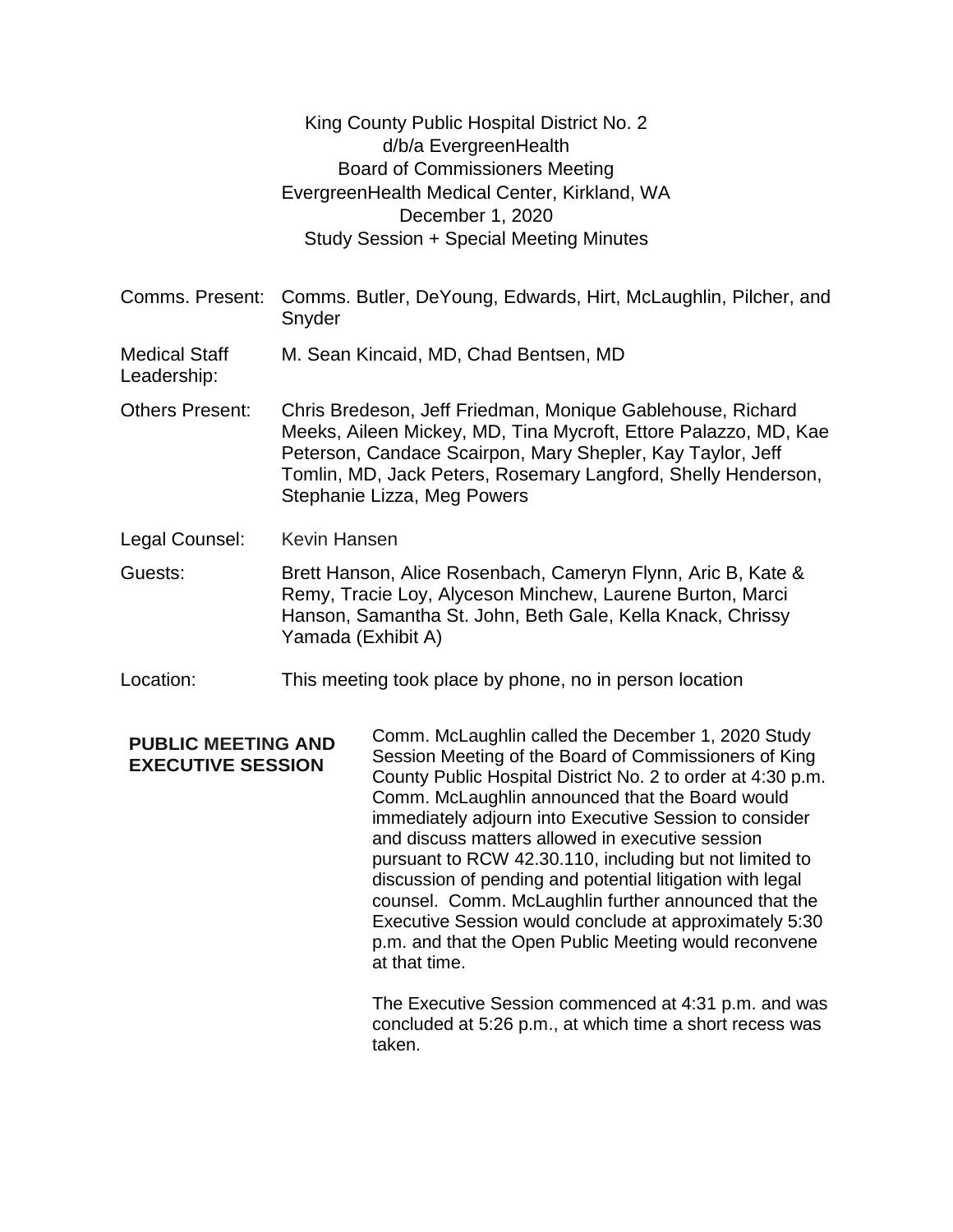Comm. McLaughlin reconvened the Public Meeting, calling it to order at 5:36 p.m. and welcoming those present.

| <b>Order of Business</b> | There were no changes to the agenda. |
|--------------------------|--------------------------------------|
|--------------------------|--------------------------------------|

#### **Action Item & Presentation**

**2019 Community Service Award Presentation** Comm. McLaughlin noted we have a special presentation tonight, welcomed Laurene Burton and invited her to introduce her family and friends.

> Comm. McLaughlin then read aloud Resolution No. 916-20, bestowing the 2019 EvergreenHealth Community Service Award to Ms. Burton. Following the reading of the resolution the Commissioners and Dr. Tomlin took the opportunity to thank Ms. Burton for all she has done to support Evergreen Health and the community, noting she has been a great support to the Community Advisors, she radiates kindness, dependability and respect, her work will benefit the community for decades to come, she is well respected in the community, has a unique ability to make people feel welcome, is a tremendous asset, etc.

> Ms. Burton stated she is truly honored to have received this award. She stated this is a special place driven by a community mission and serves as a great place to get care, as demonstrated in the early days of COVID in February. Ms. Burton thanked the frontline workers for delivering care with compassion and competence, noting this has not been easy. She thanked her family, friends, and former colleagues. Finally, she thanked the Board noting they are here for this community and for EvergreenHealth.

Comm. DeYoung made a motion to approve Resolution No. 916-20.

Comm. Hirt seconded the motion.

The motion to approve Resolution No. 916-20 carried unanimously.

#### **Discussion Items for Proposed Action on December 15, 2020**

**Da Vinci Robots** Tina Mycroft, CFO, Mary Shepler, Chief Nursing Officer, and Sean Kincaid, MD, Medical Staff President, presented the Da Vinci Robots proposal, which included a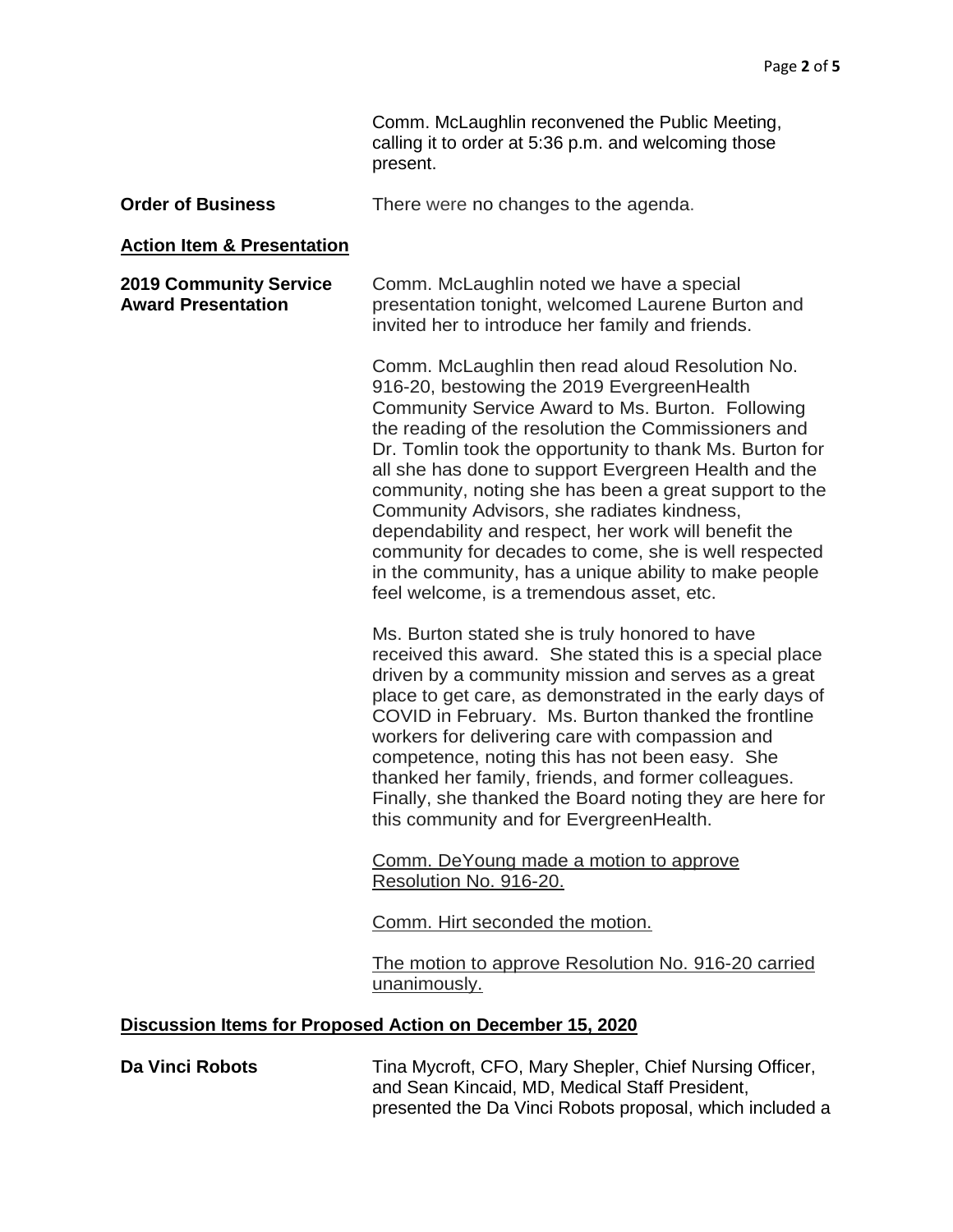|                                                                                 | review of the funding mechanism for threshold and non-<br>threshold capital pools, and the portfolio approach, which<br>includes a quantitative and qualitative ranking.                                                                                                                                                                                                                                                                                                                                                                                                                                                                                       |
|---------------------------------------------------------------------------------|----------------------------------------------------------------------------------------------------------------------------------------------------------------------------------------------------------------------------------------------------------------------------------------------------------------------------------------------------------------------------------------------------------------------------------------------------------------------------------------------------------------------------------------------------------------------------------------------------------------------------------------------------------------|
|                                                                                 | The team reviewed the benefits of the new technology,<br>noted providers are looking for this new technology, there<br>is greater patient safety and potential for growth, etc. The<br>team responded to questions from the Board throughout.                                                                                                                                                                                                                                                                                                                                                                                                                  |
| 2020 Audit Engagement<br>Letter                                                 | Ms. Mycroft provided a brief overview of the 2020 Audit<br>Engagement Letter, noting this letter includes both<br>EvergreenHealth Kirkland and EvergreenHealth Monroe,<br>as KPMG would be completing the audit for both entities.<br>She reviewed the fees, and noted that an engagement<br>letter for a Single Audit will be brought to the Board when<br>we receive the final fees from KPMG for that piece of the<br>audit. Ms. Mycroft responded to questions from the<br>Board throughout.                                                                                                                                                               |
| <b>Governance Committee</b><br>Proposal 2 – Reports and<br><b>Presentations</b> | Comm. Butler and Jeff Tomlin, MD, CEO, presented<br>Governance Committee Proposal 2 - Reports and<br>Presentations and noted this is in follow up to eliminating<br>the Study Session. The goals include ensuring the Board<br>receives all the same information, that Board meetings do<br>not run long, etc. They noted that many items that were<br>previously presentations will now become written reports,<br>Board members can still ask questions about any of these<br>items, AC will change their workflow to make this work,<br>and reviewed the timeline for packet collation and<br>dissemination. The Board engaged in discussion<br>throughout. |
| <b>Reports</b>                                                                  |                                                                                                                                                                                                                                                                                                                                                                                                                                                                                                                                                                                                                                                                |
| <b>Medical Staff Update</b>                                                     | Dr. Kincaid thanked the Board for participating in the<br>Medical Staff meeting last month.                                                                                                                                                                                                                                                                                                                                                                                                                                                                                                                                                                    |
| <b>CEO/Administrative Update</b>                                                | Dr. Tomlin discussed the following:<br>Governor's Proclamation related to COVID<br><b>COVID Vaccine</b><br>$\bullet$<br>CDC provider fee schedule update<br>$\bullet$                                                                                                                                                                                                                                                                                                                                                                                                                                                                                          |
|                                                                                 | Dr. Tomlin and team responded to questions from the<br>Board throughout.                                                                                                                                                                                                                                                                                                                                                                                                                                                                                                                                                                                       |
| <b>Adjourn</b>                                                                  | The December 1, 2020 meeting of the Board of<br><b>Commissioners for King County Public Hospital District</b><br>No. 2 was adjourned at 7:49 p.m.                                                                                                                                                                                                                                                                                                                                                                                                                                                                                                              |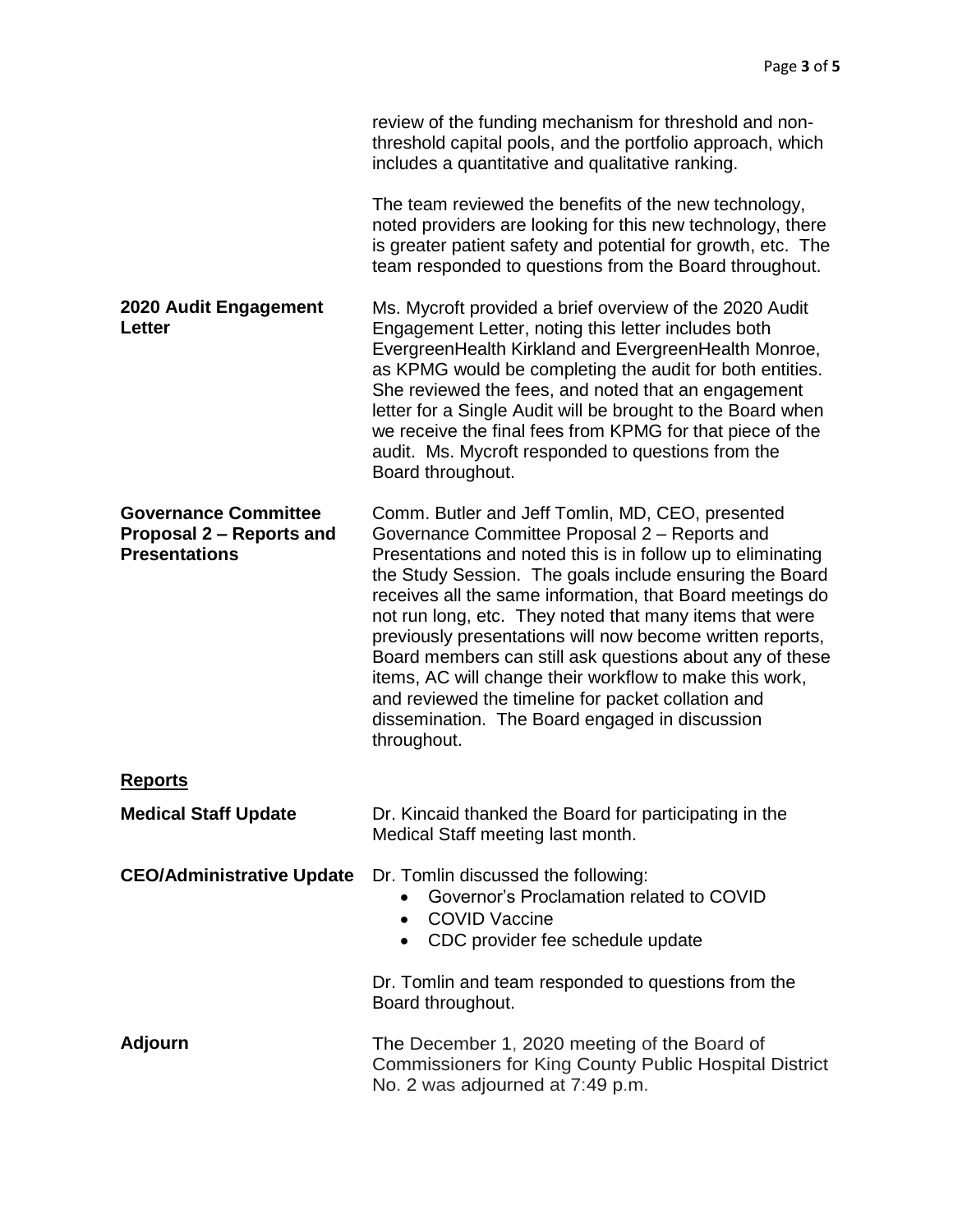# ATTEST:

### Minerva Butler, Secretary/Commissioner

Minerva Butler, Commissioner/Secretary Dec 16, 2020 9:18 AM PST